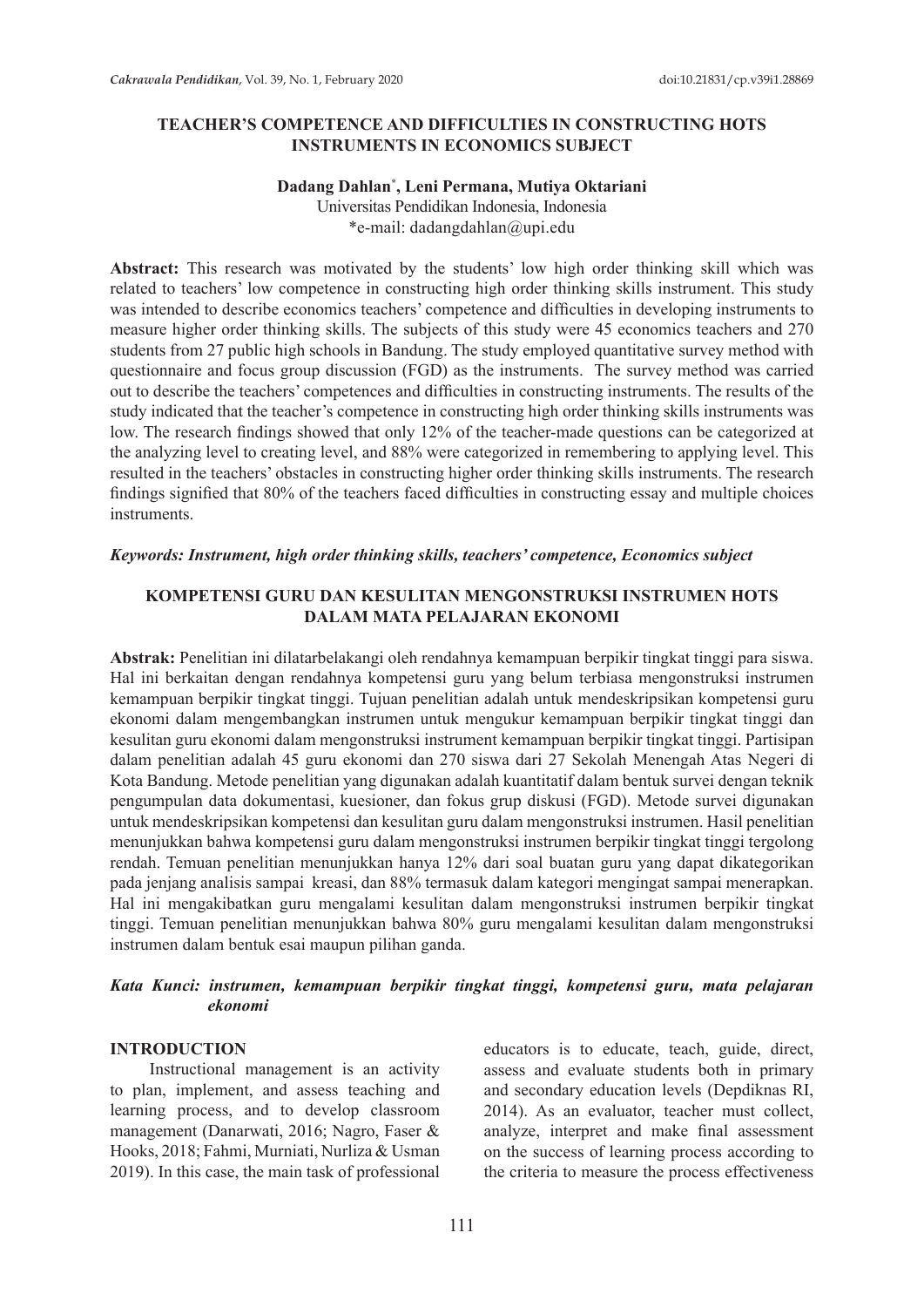aspect and the quality of the result.

Based on the 2013 curriculum, teachers need to assess skills which involve higher order thinking skills. Therefore, students have to be proficient in lower order thinking skills (LOTS) and higher order thinking skills (HOTS). It is essential for students to have high-order thinking skills since intelligent and skilled generation is recognized by the ability to have higher-order thinking in solving complex problems. This generation is able to compete in competitive globalization era.

Senk et al. (Thompson, 2008) in his article explained the characteristics of higher order thinking is being able to complete tasks without algorithm explanation before, provide justification, and multiple solutions towards the problems. Where justification or explanation is required, and where moving than one solution may be possible*.* In line with Senk, et al.'s oppinion, Vui (2001) stated that higher order thinking occurrence take places when new information is stored in memory, interrelated, rearranged, and extended to achieve a purpose or to find the potential answers in difficult situation. Hence, higher order thinking skills occur when people associate new information with the stored information in their memory and then relates it and / or rearranges and develops the information to achieve a goal or find solution to a problematic situation.

Based on data from the 2011 Trends in International Mathematics and Science (TIMSS) survey which measures higher order thinking skills, it can be inferred that Indonesian students' high order thinking skills are low. Indonesian students can only work on questions in the low category which are knowing or remembering level (Mullis, Martin, Foy, & Arora (2012).

Based on World Bank report from a study by the International Association for the Evaluation of Educational Achievement (IEA) in Asia, Indonesian Fourth grade primary school student reading competence was in the lowest rank. The average reading test score of Indonesian students was 51.7 which indicated that Indonesian students could only comprehend 30% of the reading materials and were still facing difficulty in answering essay questions that required higher-order thinking skills. Indonesian students were accustomed to answer teacher-made questions in low cognitive level.

The low ability of Indonesian students in applying higher order thinking skills showed that the education quality in Indonesia still needs to be improved in many ways, including the improvement of teachers' competences. One of the teachers' competences that must be improved is in constructing questions to measure higherorder thinking skills.

The low quality of teacher-made questions can be seen from several indicators, such as invalid and unreliable questions, no blueprint, low linguistic aspect, and intended to measure low order thinking skills. Haynie (1992) stated that teachers lack test-development training, fail to do test analysis, do not establish reliability or validity of questions, do not utilize blueprint test, put all content in equal position, test below basic knowledge level, and construct test with grammatical and spelling errors.

In line with the result of a research conducted by *Balitbang* Ministry of National Education, (Winne, 1979; Biggs, 1996; Rosenshine, Meister & Chapman, 1996) found out that most of the teacher-made tests had low quality questions since they had not fulfilled the compulsory steps in drafting multiple-choice questions.

Along with the development of curriculum in many countries, there were sufficient empirical studies conducted on higher-order thinking skills (HOTS) learning and assessment, including in Malaysia. Nagappan (2001) affirmed that learning based on higher-order thinking skills had already begun in the early 1990s. It is reflected in one of the higher education objectives in Malaysia which is reading to develop and enhance students' intellectual capacity with rational, critical and creative thinking.

Another study conducted by Nesbitt-Hawes (2005) in Australia was inspired by the fact that the world changes rapidly and students were expected to develop their higher-order thinking skills to complete their tasks in every subject. Moreover, they were also expected to use various higher-order thinking skills in every subject. For example, in a Science class in Queensland, higher-order thinking skills are assessed from the complex logical thinking and scientific skills. This study was conducted to know how well the Science class students employed higher-order thinking skills to finish their complex science tasks using computer simulation. In addition,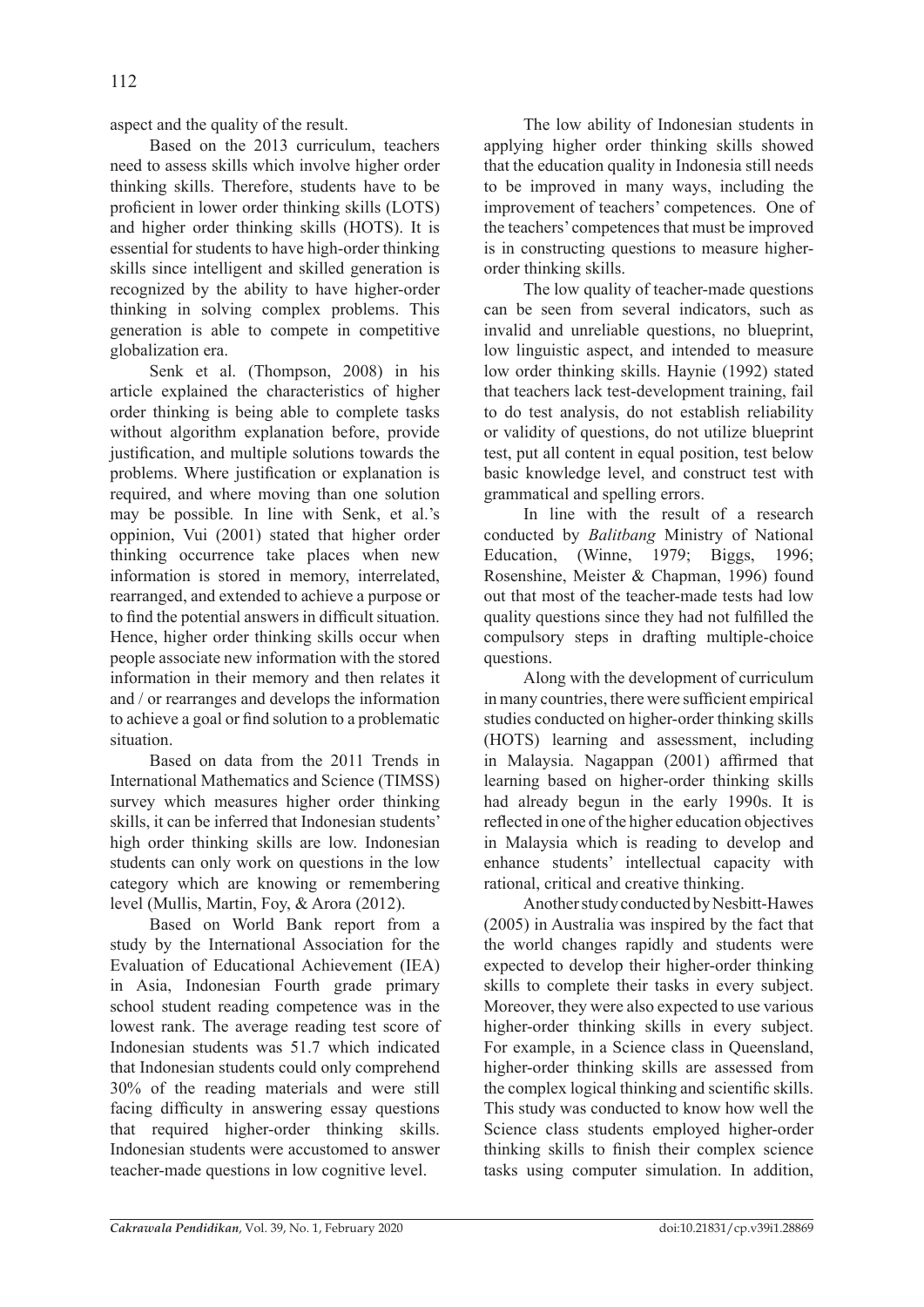this study was a quantitative and qualitative case study. The result of the study implied that simulation facilitate students to think about the material and debate on the issues profoundly. Moreover, student's competence in arguing an issue was increased, students felt satisfied with the learning outcomes, students study Science autonomously, and they discover the knowledge required.

In Indonesia, A study conducted by Istiyono, Mardapi, & Suparno (2014) was intended to develop high school students' Physics' higherorder thinking skills (PhysTHOTS) instrument and to obtain the characteristic of PhysTHOTS. The blueprint of the instrument was constructed based on aspects and sub-aspects of higher-order thinking skills which then utilized to develop question items. The instrument consisted of two test kits which had 26 items in each. The all items were validated by experts in measuring and physics education, and physics practitioner. n measurement, in physics education, and physics practitioners. The valid instrument was tried to students in ten Islamic higher education institutes in Yogyakarta. Polychromous data were analyzed using Partial Credit Model (PCM) analysis. The result showed that there were 44 items that were compatible with PCM, so the PhysTHOTS instrument was proved to be compatible with PCM; with the reliability of .95; difficulty index was between -.86 and 1.06 which indicated all items in good category. Thus, PhysTHOTS had met the requirement to measure the higher education Physics students' higher-order thinking skills.

Based on the problems aforementioned, the education quality in Indonesia still needs improvements, including the teachers' competence to construct instruments that can measure HOTS. The first step should be taken is to reveal the problems faced by teachers in constructing high-order thinking instruments. The second step is to illustrate the teacher competence in developing high-order thinking instruments.

In the 2013 curriculum, teachers need to possess higher-order thinking abilities. Students need to acquire low-order thinking skills (LOTS) before mastering higher-order thinking skills (HOTS). LOTS are skills to remember, understand and apply the formula or the law. On the other hand, HOTS are skills more than remembering, understanding and implementing (Rosnawati, 2005; Trilling & Fadel, 2009; Yee, Yunos, Othman, Hassan, & Mohamad, 2015).

Based on the background, the purpose of this study were as followed: (1) to describe the Economics teachers' competence in constructing instruments to measure high-order thinking skills; (2) to describe difficulties Economic teachers' to construct high-order thinking instrument.

## **METHODS**

This study employed quantitative method by using survey to describe Economics teachers' competence and to describe the problems and difficulties in developing the instruments for measuring higher-order thinking skills. The research subjects were Economics teachers and students at a state senior high school in Bandung which had implemented curriculum 2013. There were 45 teachers and 270 students from 27 state senior high school in Bandung.

The data were collected through documentation, questionnaires and focus group discussion (FGD). The documents were the questions made by Economics teachers in daily quizzes, mid-term exam, and final exam. The questionnaire was intended to acquire data related to teachers' difficulties in constructing instruments to measure high-order thinking skills in the form of multiple choices and openended questions. Moreover, a questionnaire was used to find students' perception on teachermade questions. Focus group Discussion (FGD) was utilized to draw the qualitative data related to teachers' problems and difficulties in giving high-order thinking instruction. This was conducted to match the obtained data from the questionnaire.

To validate the questionnaire, a construct validity test was carried out which include the layout, the formulation of indicators and question items. This was done to both questionnaires for teachers and students. Moreover, a documentation guideline was made according to the required data for documentation data collection.

The data analysis techniques used were descriptive statistics and qualitative analysis. Descriptive statistics was utilized to describe the data obtained from teachers and students in the form of frequency distribution tables. The collection data procedure is presented in Figure 1.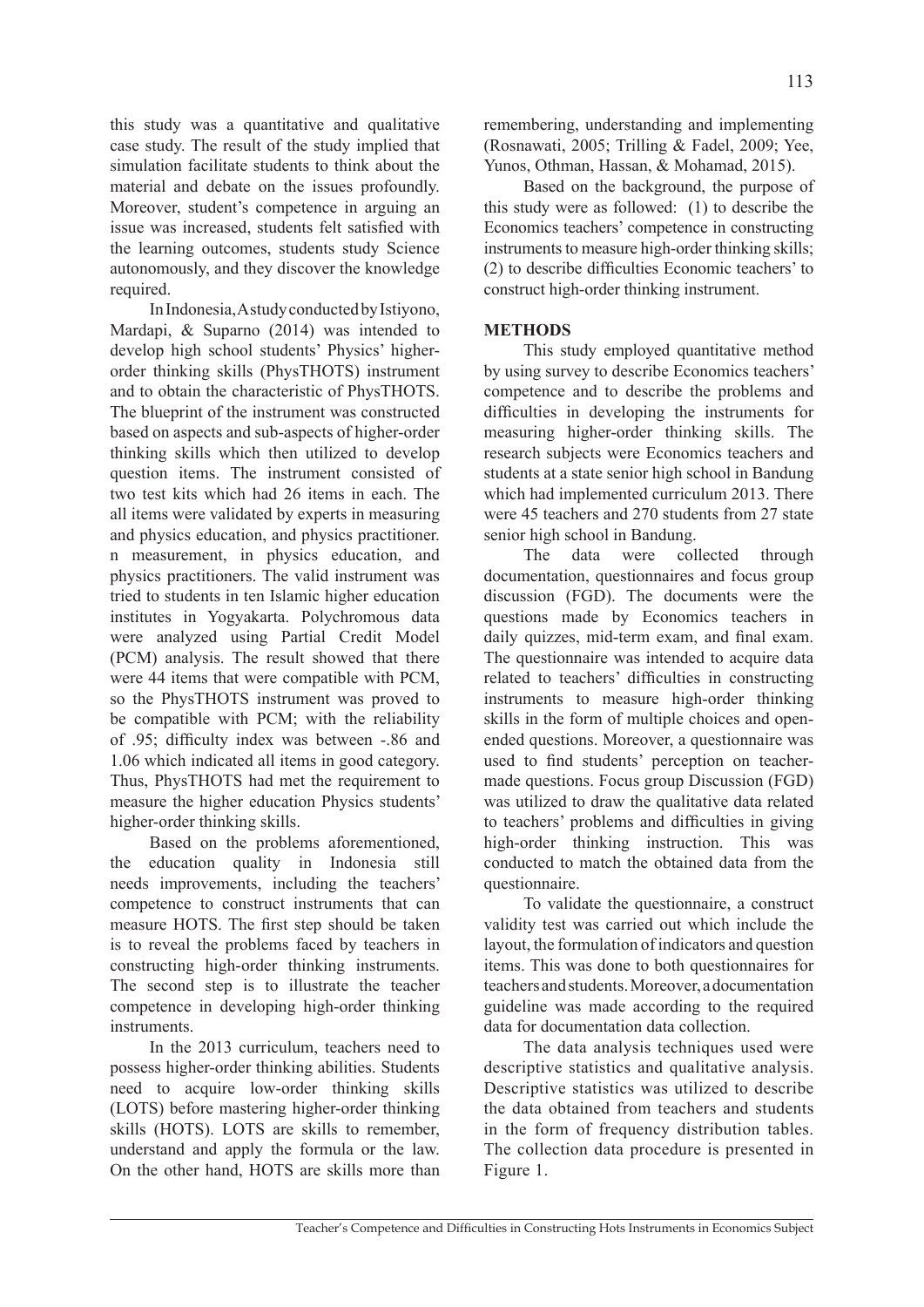

**Figure 1. The Data Collection Procedure**

## **FINDINGS AND DISCUSSION Findings**

The result of the teacher-made questions analysis showed that teachers' skill in constructing questions at cognitive level was still low. The result implied that only 12% of the teachersmade questions that were at analyzing to creating level, while the other 88% were at remembering to applying level. This finding reflected teachers' lack of competency in constructing higher-order thinking questions. The teachers' insufficient competence in constructing questions was not only in cognitive skill but also in drafting contextual problem instruments drafting. Based on the document analysis, 10% of the questions were categorized as contextual-based problems.

As a consequence of teachers' low competence in learning assessment aspect, Economics teachers had difficulties in developing assessment instruments to measure high-order thinking skills (HOTS).

## *The Description of Teachers' Difficulties in Constructing Instrument to Measure High-Order Thinking Skills (HOTS)*

In general, Economics teachers were aware that higher-order thinking skill is one of curriculum 2013 demands. Their knowledge in this issue was categorized sufficient. It can be seen from the data presented in Table 1.

**Table 1. Teachers' Responses towards High-Order Thinking Skills (HOTS)** 

| <b>Statements</b>               | Frequency | $\frac{6}{9}$ |
|---------------------------------|-----------|---------------|
| Understanding, mastering,       |           |               |
| implementing                    |           |               |
| Remembering, understanding,     |           |               |
| implementing                    |           |               |
| Analyzing, evaluating, creating | 40        | 57            |
| Critical Thinking and<br>28     |           | 40            |
| troubleshooting                 |           |               |

It can be interpreted that 97% teachers know that high-order cognitive abilities include the ability to analyze, evaluate, create, solve problem, and be critical thinking. Moreover, there were only 3% of the teachers answered the ability to understand, master, and implement.

Economic teachers' difficulties in constructing questions to measure high-order thinking skills aroused when teachers faced difficulties in formulating the indicators of basic competencies. The detailed data were presented in Table 2.

**Table 2. Teachers' Responses in Formulating Indicators of Basic Competencies**

| <b>Statements</b>             | <b>Frequency</b> | $\frac{6}{9}$ |
|-------------------------------|------------------|---------------|
| Do not face any difficulty in | 13               | 29            |
| formulating indicators        |                  |               |
| Yes, I face difficulties in   | 32               | 71            |
| formulating indicators        |                  |               |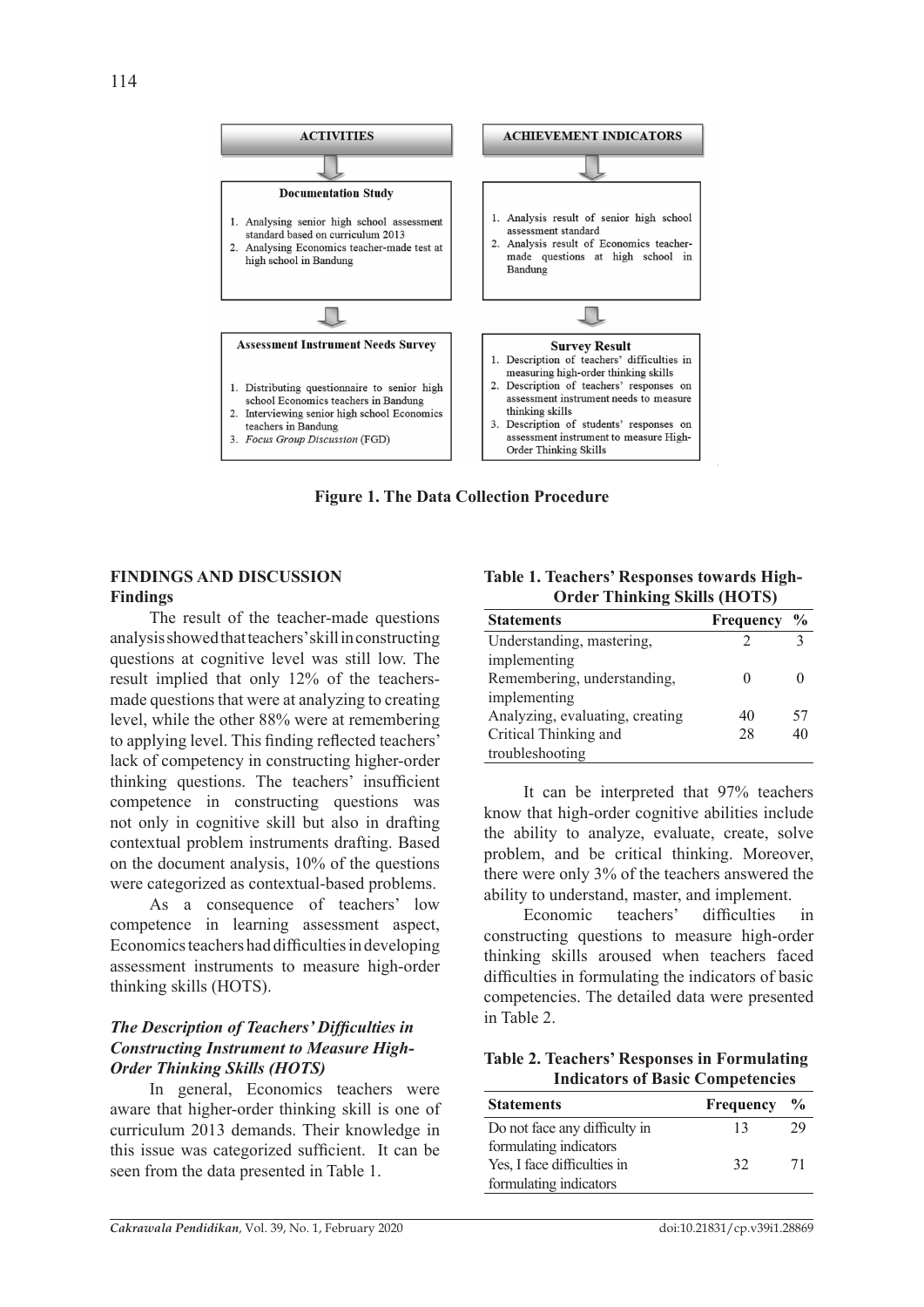It can be inferred that 71% of teachers faced difficulties in formulating indicators, which include achievement and questions indicators. Only 29% of teachers did not have difficulies in the formulation indicators. In relation to highorder thinking skills indicators formulation, 80% of the teachers expressed their difficulties. The data were presented in Table 3.

**Table 3. Teacher's Difficulties in Formulating Indicators**

| <b>Statements</b>                   | Frequency | $\frac{6}{9}$ |
|-------------------------------------|-----------|---------------|
| Difficulty in selecting operational |           | 20            |
| verb which correspond to the        |           |               |
| basic competence                    |           |               |
| Difficulty in formulating           | 38        | 80            |
| indicators to measure high-order    |           |               |
| thinking skills                     |           |               |

The difficulties faced by Economics teachers in formulating indicators become an obstacle in creating blueprint. The data presented in Table 4 provided information that only 20% of the teachers responded often, 62% teachers answered sometimes, and 18% said never create HOTS blueprint.

**Table 4. Teachers' Responses on Creating HOTS Blueprint** 

| <b>Statements</b> | Frequency | $\frac{6}{9}$ |
|-------------------|-----------|---------------|
| Often             |           | 20            |
| Sometimes         | 28        |               |
| Never             |           | 18            |

There were several reasons why Economics teachers never create HOTS blueprint. The reasons were presented in Table 5.

**Table 5. Teachers' Reasons of Not Creating HOTS Blueprint**

| <b>Statements</b>               | Frequency | $\frac{0}{0}$ |
|---------------------------------|-----------|---------------|
| Do not know the blueprint       |           | 20            |
| format which provide HOTS       |           |               |
| Face difficulty in formulating  | 21        | 47            |
| <b>HOTS</b> questions           |           |               |
| Have insufficient understanding |           |               |
| on the relation between         |           |               |
| blueprint and question items    |           |               |
| Do not answer                   | 14        | 31            |

It shown that 47% of the teachers still faced difficulty to formulate HOTS questions, 20% of teachers did not know the blueprint format which provide HOTS and Only 2% of the teachers had sufficient understanding on the relation between blueprint and questions items.

The difficulties faced by Economics teachers was not only in creating the blueprint, but also in constructing question items, both multiple choices and essay questions. The description of teachers' difficulties in constructing essay questions were presented in Table 6.

**Table 6. Teachers' Difficulties in Constructing Essay Questions to Measure HOTS**

| <b>Statements</b>                  | Frequency | $\frac{6}{9}$ |
|------------------------------------|-----------|---------------|
| Difficulty in choosing the diction | 21        | 38            |
| to measure HOTS                    |           |               |
| Difficulty in drafting question to | 34        | 62            |
| measure HOTS                       |           |               |

It shown that 68% of the teachers expressed difficulty in formulating questions to measure high-order thinking skills, and 38% of the teachers struggled to decide the diction measure high-order thinking skills.

The Data of Economic teachers ' difficulties in formulating multiple choices questions is presented in Table 7.

#### **Table 7. Teachers' Difficulties in Formulating Multiple Choices Questions to Measure HOTS**

| <b>Statements</b>         | <b>Frequency</b> | $\frac{0}{0}$ |
|---------------------------|------------------|---------------|
| Formulating the stem      | 17               | 23            |
| Formulating a distractor  | 25               | 35            |
| similar to the answer key |                  |               |
| Formulating problems that | 30               | 42            |
| measure HOTS aspect based |                  |               |
| on the indicators         |                  |               |

Based on the data in Table 7,42% of the teachers expressed the difficulty in formulating problems that measure HOTS aspect based on the indicators, 35% of the teachers faced the obstacle in formulating a distractor similar to the answer key, and 23% of the teachers faced difficulty in formulating the stem.

The teachers' difficulties were not only in constructing written tests (essay and multiple choices test) but also in constructing questions for oral tests, and to interact throughout the learning process to stimulate students' highorder thinking skills. The data on teachers' difficulties in formulating oral tests were presented in Table 8.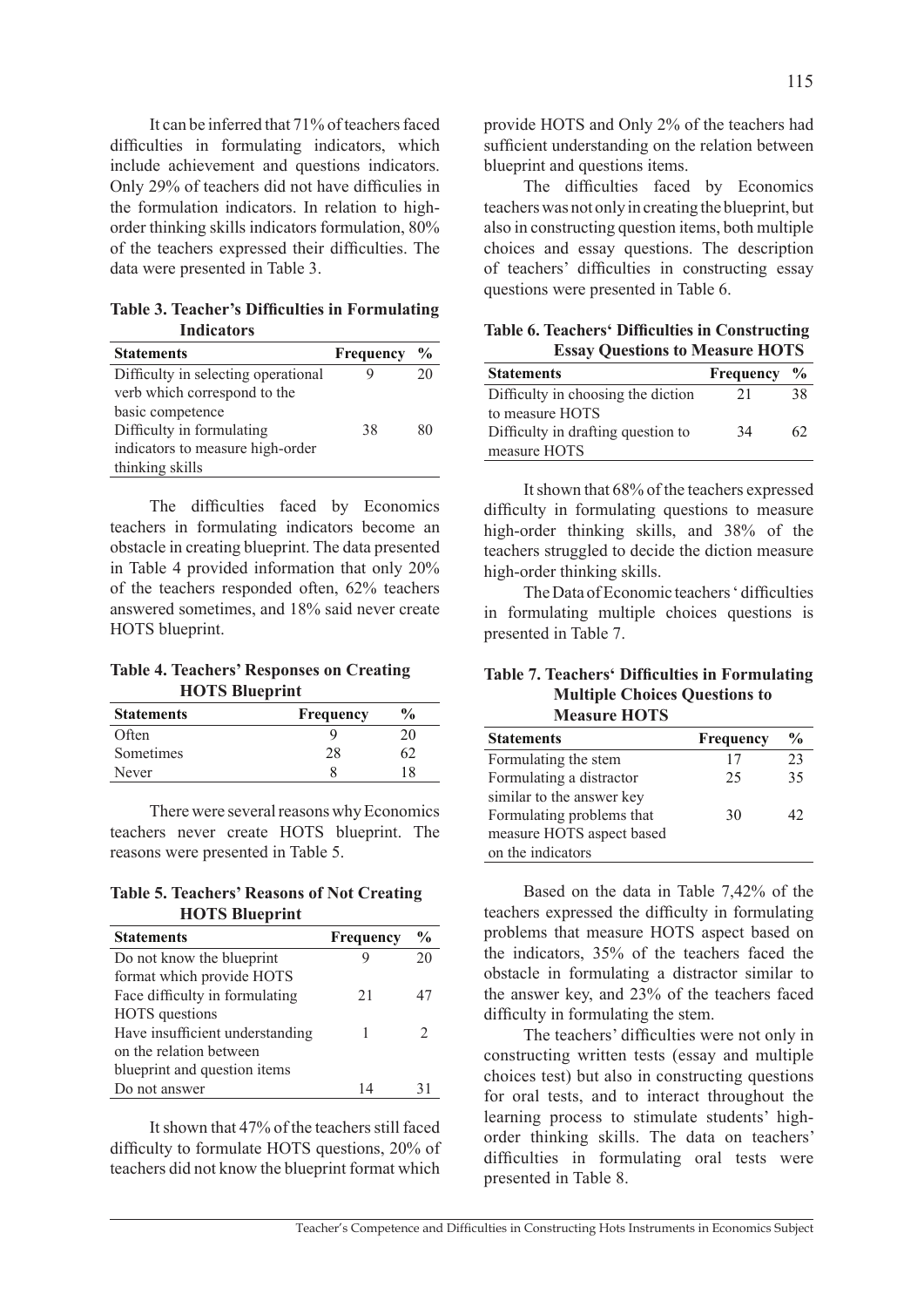|                                      | <b>Table 8. Teachers' Difficulties in Formulating</b> |  |  |
|--------------------------------------|-------------------------------------------------------|--|--|
| <b>Oral Questions That Stimulate</b> |                                                       |  |  |
|                                      | <b>Students' HOTS</b>                                 |  |  |

| <b>Statements</b>           | Frequency | $\frac{6}{9}$ |
|-----------------------------|-----------|---------------|
| Formulating the question    | 35        | 67            |
| Insufficient understanding  | 17        | 33            |
| of the rules in formulating |           |               |
| question                    |           |               |

It can be inferred that 67% of the teachers expressed difficulty in formulating oral questions to measure the high-order thinking skills, and 33% of the teachers were lack of understanding to formulate verbal questions to stimulate students' high-order thinking skills.

## *Students' Response towards The Assessment Instrument to Measure High-Order Thinking Skills*

Based on the data analysis from the questionnaire, 53% of the students stated that they like and the rest of the students did not like the instrument. Furthermore, 75% of the students chose essay questions, 15% others chose multiple choice, 5% of the students chose matching, and the rest or 5% of the students chose short answer questions towards the kinds of test that can enhance higher-order thinking skills.

Student responses towards the questions frequently asked by teachers in the learning process indicated that 51% of the students stated that teachers used the word "mention"11% were found out to use of word "explain", 15% utilized "what" question, 7% employed "why" question, and 7% used "how".

Moreover, students' responses toward questions that appeared in the post-test illustrated that 59% of the students stated that the teacher used the word "mention" for 11%, "what" for 4%, "explain" for 22%, "why" for 4%; and "how" for  $4\%$ .

# **Discussion**

The analysis result of the teacher-made questions showed that the teachers' skills in making cognitive level questions were still low. The result indicated that 12% of the teachermade questions were in analyzing to creating level, while the other 88% of the questions were at remembering to applying level. This finding reflected the teacher' lack competence in formulating higher-order thinking skills questions. Moreover, the teachers were also found out to be insufficient in drafting instruments (making questions) based on contextual problems. Referring to the document analysis, only 10% of the questions were categorized as contextual-based problems.

As the consequence of the teachers' low competence in learning assessment, Economics teachers needed to struggle in developing assessment instruments to measure high-order thinking skills (HOTS). The result indicated that 80% of the teachers faced difficulty in formulating higher-order thinking skills indicators. Therefore, 47% of the teachers had difficulty to arrange the problems or questions to measure the high-order thinking skills. Only 20% of the teachers were accustomed to develop blueprint to measure high-order thinking skills. The difficulties did not come up only in planning (developing the blueprint) but also in formulating instruments both in essay questions and multiple choices questions.

For the essay questions, 68% of the teachers stated that it was difficult to make questions to measure the high-order thinking skills, and 38% of the teachers struggled to choose the appropriate diction to measure high-order thinking skills. Furthermore, 35% of the teachers faced difficulty in formulating the distractor which is quite similar to the answer key, and 23% of the teachers tried hard to formulate the stem. The qualitative data revealed from the Focus Group Discussion (FGD) provided information that Economics teachers were still struggling to develop qualified multiple choices and essay items. In formulating essay questions, it is difficult to formulate problems which intended to develop critical thinking skills as an aspect of high-order thinking skills (HOTS). On the other hand, the difficulty in making multiple choices was in creating the distractor. The FGD result also indicated the instrument models needed to develop HOTS based instrument.

Teachers' difficulties were not only in drafting written tests, but also in formulating oral questions for oral exam and for interacting in the learning process. A total of 67% of the teachers expressed their difficulty in formulating verbal questions to measure high-order thinking skills, and 33% of the teachers were lack of the instruction to formulate oral questions to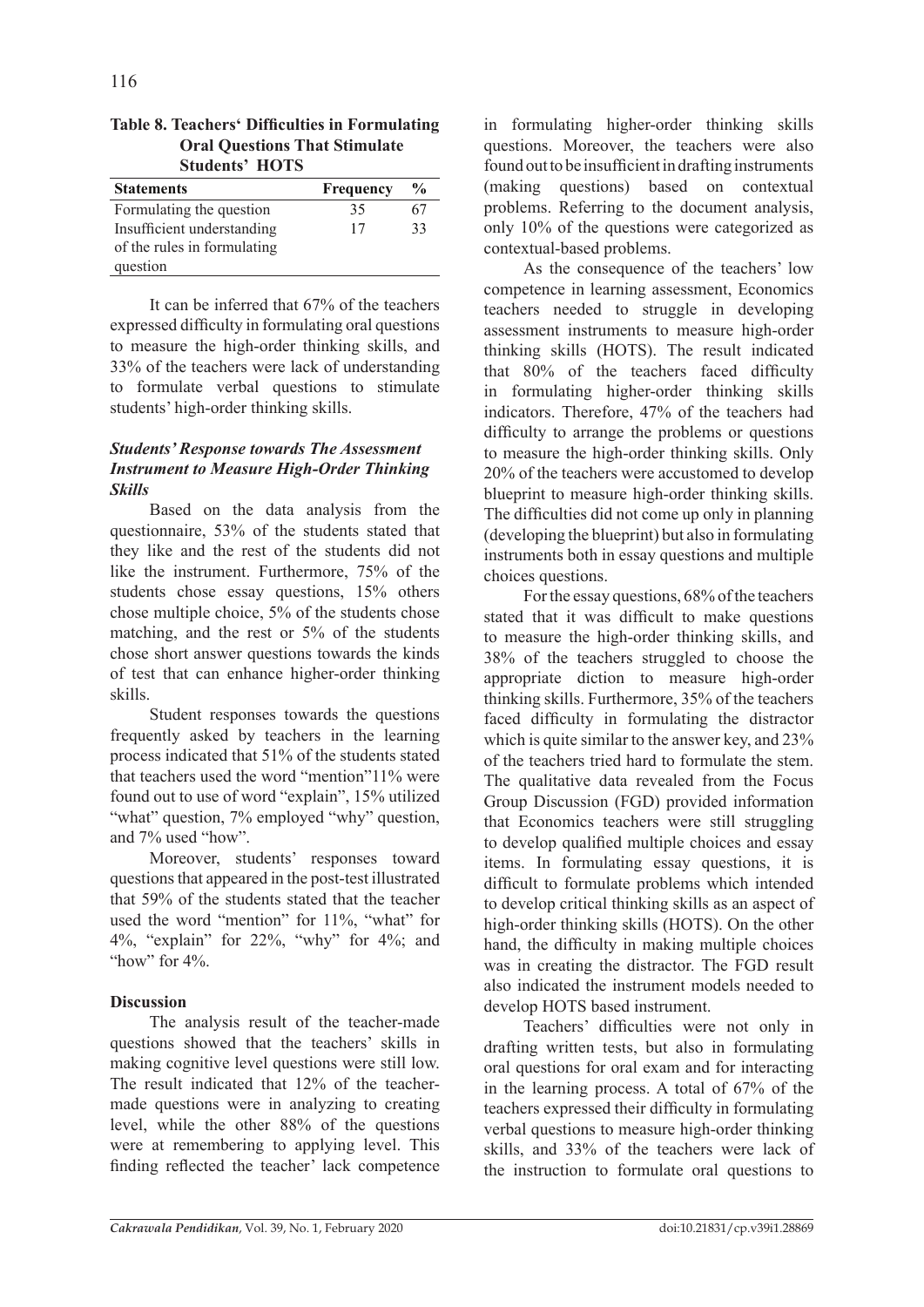stimulate student higher-order thinking skills.

The findings aforementioned were in line with the data obtained from students' questionnaire. According to students, the teachermade questions for the exam and during the learning process were dominated by questions to measure low-order thinking skills (LOTS) such as "explain" and "mention". In addition, only 4% of the questions used "why" and 4% used "how". Both of the question types can be used to measure higher-order thinking skills (HOTS). Moreover, students expected the teachers to (1) make questions that emphasize understanding skill, not remembering; (2) provide the expected answer not textbook oriented; (3) make problems in applying level; (4) give interesting and innovative test questions; (5) make questions for thinking practice; and (6) guide the students to think in high-order levels.

The teacher-made questions during the learning and in the written tests were still dominated by low-order thinking skills questions such as using "what" and "mention" questions. In addition, there were questions to measure higher-order thinking skills such as using "explain". According to students, only 4% of the questions utilized "why" and 4% used "how" appeared in the written tests made by the teachers. Both types of question could measure high-order thinking skills (HOTS). Students also expected teachers to (1) make questions that emphasize understanding skill, not remembering; (2) provide the expected answer not textbook oriented; (3) make problems in applying level; (4) give interesting and innovative test questions; (5) make questions for thinking practice; and (6) guide the students to think in high-order levels.

Related to the teachers' competence in drafting insufficient HOTS questions, this is in line with the Nurhayati (2011) reported that the teacher-made questions had not measured the high-order thinking skills. Similarly, a study conducted by Syahida & Irwandi (1983) revealed that the questions in the national exam had not measured higher-order thinking skills.

The instruments to measure the higherorder thinking skills should have characteristics that fit their goals. The characteristics of highorder thinking skills according to Christopher, Thomas, & Tallent–Runnels (2004); Arends (2013) are (1) thinking in non-logarithm, which means that action cannot be directed from the beginning; (2) complex. The overall direction is not "visible" from one point of view; (3) higherorder thinking often resulted on multi-solutions, each with its consequence and benefit, and not a unique solution; (4) it involves judgment and interpretation; (5) it involves multi-criterion implementation which sometimes contradicted; (6) it often involves uncertainty. Moreover, not everything in the task is familiar; (7) high order-thinking involves self-thinking. In higherorder thinking, there is no clue given by others; (8) high-order thinking can involve meaning enforcement, discovering structures in clear deviations; and (9) high-order thinking is full of effort. There is a great mental work involved in elaboration and assessment required.

Referred to the Pedagogical Content Knowledge (PCK) concept by Shulman (1987), the above findings indicated that the Economics teacher assessment knowledge to develop instruments to measure high-order thinking skills (HOTS) is relatively low. However, assessment knowledge is one of the important elements of PCK that must be acquired by Economics teachers. Therefore, there must be an effort from various parties related to teacher competence improvement to facilitate education and training programs in improving teachers' ability to construct higher-order thinking skills instruments.

## **CONCLUSION**

Teachers' competence in formulating cognitive level questions is still considered low. The result showed that only 12% of the teachermade questions were in analyzing to creating level, while other 88% of the questions were remembering to applying level. Therefore, the Economics teachers had difficulties in developing assessment instruments to measure high-order thinking skills (HOTS). The difficulties were from formulating the blueprint to develop the instruments in the form of tests. Based on the competence and difficulties in developing the instrument, Economics teachers need guiding instruction to formulate blueprints, develop questions for both essay and multiple choices tests. In addition, teachers also need intensive training on developing instruments to measure HOTS.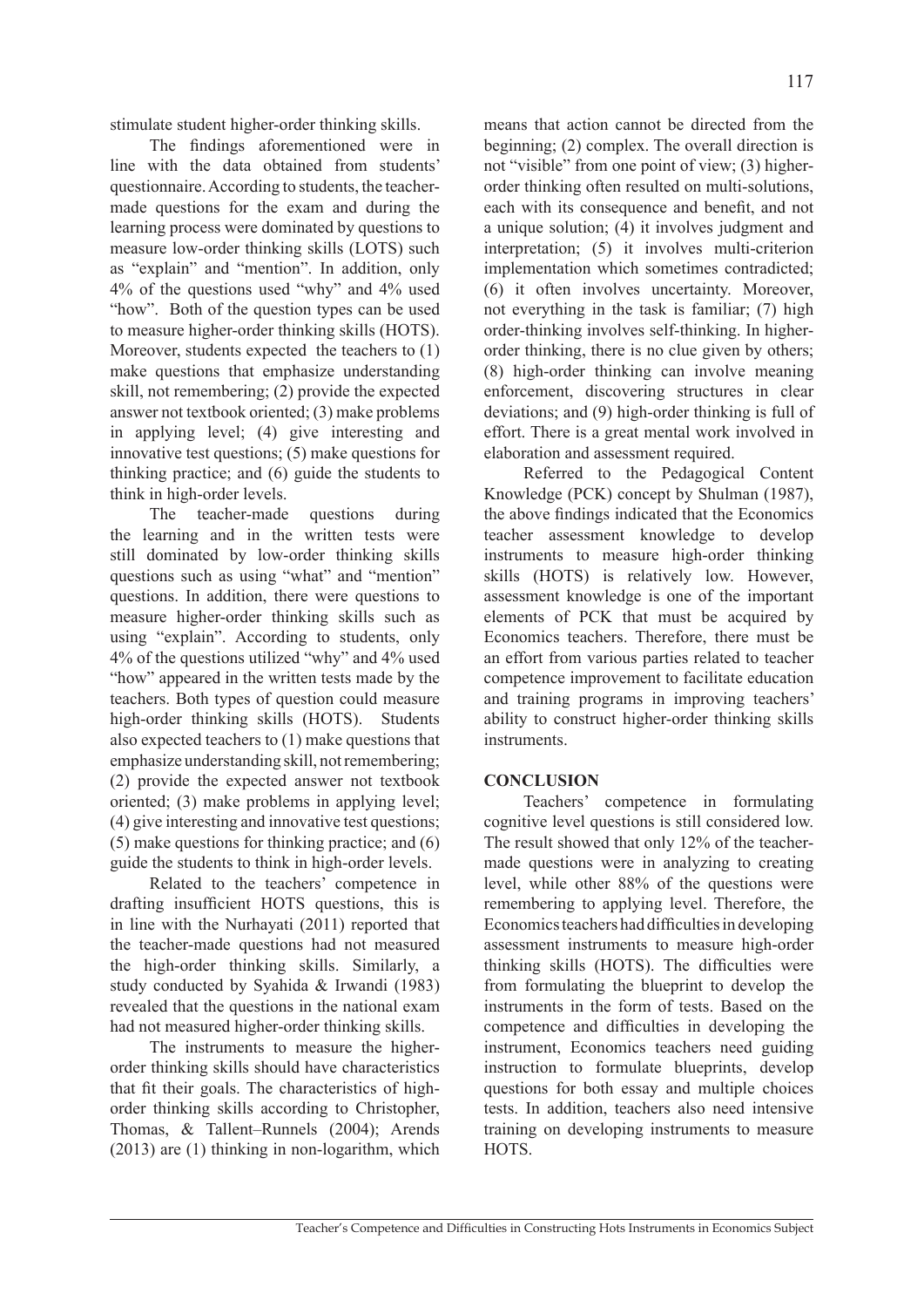### **ACKNOWLEDGEMENT**

We would like to express our gratitude to all Economics teachers and students in Bandung who involved in this study. In addition, our extended appreciation goes to Directorate of Research and Community Service, the General Directorate of Research and Technology Reinforcement of the Ministry of Research, Technology, and Higher Education that financially support this study through National Institution Strategic Research.

### **REFERENCES**

- Arends, R. I. (2013). *Learning to teach*. Yogyakarta: Pustaka Pelajar.
- Biggs, J. (1996). Enhancing teaching through constructive alignment. *Higher Education*, *32*(3), 347-364. doi:10.1007/bf00138871.
- Christopher, M. M., Thomas, J. A., & Tallent–Runnels, M. K. (2004). Raising the bar: Encouraging high level thinking in online discussion forums. *Roeper Review*, *26*(3), 166-171. doi:10.1080/02783190409554262.
- Danarwati, Y. S. (2016). Manajemen pembelajaran dalam upaya meningkatkan mutu pendidikan. [Learning management in an effort to improve the quality of education]. *Jurnal Mimbar Bumi Bengawan*, *6*(13, 1-18. http://stiaasmisolo.ac.id/jurnal/index.php/jmbb/ article/view/21.
- Depdiknas RI 2014. *Panduan penulisan butir soal.* [Guide to writing questions].
- Fahmi, C. N., Murniati, A. R., Nurliza, E., & Usman, N. (2019). The implementation of academic supervision in improving teacher competency at primary school. *Jurnal Ilmiah Peuradeun*, *7*(1), 181-194, doi:10.26811/peuradeun.v7i1.202.
- Gall, M. D., Gall, J. P., & Borg, W. R. (2003). *Educational research: An introduction* (7th ed). Boston, MA: Pearson Education, Inc.
- Haynie, W. J. (1992). Post hoc analysis of test items written by technology education teachers. *Journal of Technology Education, 4*(1), 26-38. doi:10.21061/jte. v4i1.a.3.
- Istiyono, E., Mardapi, D., & Suparno, S. (2014). Pengembangan tes kemampuan berpikir tingkat tinggi fisika (PhysTHOTS) peserta didik SMA. [Development of high-level thinking skills tests in physics (PhysTHOTS) of high school students]. *Jurnal Penelitian dan Evaluasi Pendidikan, 18*(1), 1-12. doi:10.21831/ pep.v18i1.2120.
- Mullis, I. V. S., Martin, M. O., Foy, P., & Arora, A. (2012). *TIMSS 2011 international results in mathematics*. Massachusetts: TIMSS & PIRLS International Study Center.
- Nagappan, R. (2001). Language teaching and the enhancement of higher-order thinking skills. *Anthology series-seameo regional language centre*, 190-223.
- Nagro, S. A., Fraser, D. W., & Hooks, S. D. (2018). Lesson planning with engagement in mind: proactive classroom management strategies for curriculum instruction. *Intervention in School and Clinic, 54*(3), 1-10. doi:10.1177/1053451218767905.
- Nesbitt-Hawes, P. J. (2005). *Higher order thinking skills in a science classroom computer simulation*. (Master's Thesis, Queensland University of Technology Brisbane). https://eprints.qut.edu. au/16201/.
- Rosenshine, B., Meister, C., & Chapman, S. (1996). Teaching students to generate questions: A review of the intervention studies. *Review of Educational Research*, *66*(2), 181-221. doi:10.3102/00346543066002181.
- Rosnawati, R. (2005). *Pembelajaran matematika yang mengembangkan berpikir tingkat tinggi.* [Mathematics learning that